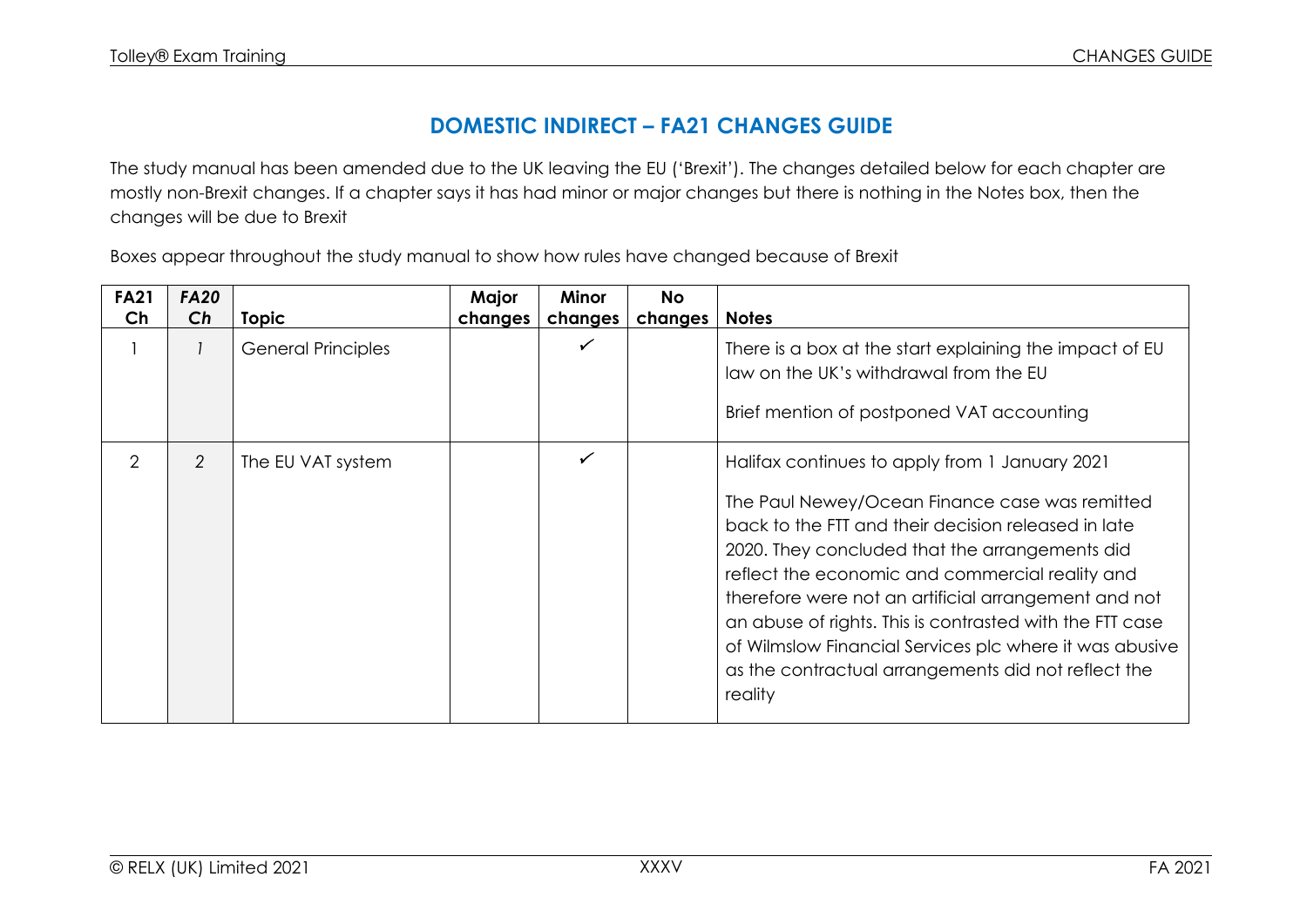| 3 | 3 | Registration           |   | ✓ |                  | Schedules 2, 3, 3A, 3B, and 3BA of VATA 1994 no longer<br>apply to GB from 1 January 2021                                                                                                                                                                             |
|---|---|------------------------|---|---|------------------|-----------------------------------------------------------------------------------------------------------------------------------------------------------------------------------------------------------------------------------------------------------------------|
|   |   |                        |   |   |                  | The XT CJEU case C-312/19 held that a single partner<br>of a partnership was solely liable for VAT where they<br>were the only person who had the power to act in the<br>name of the partners as a whole                                                              |
|   |   |                        |   |   | 3BA are repealed | MOSS is no longer available for non-UK businesses from<br>1 January 2021 who supply BTE in the UK, as Sch 3B and                                                                                                                                                      |
| 4 | 4 | Definition of supplies | ✓ |   |                  | The CJEU 2021 case of Wellcome Trust was decided in<br>favour of HMRC. Receiving overseas services for the<br>purposes of its non-economic activities did not mean<br>that they were not business supplies. The reverse<br>charge was due on the services             |
|   |   |                        |   |   |                  | Colchester UTT 2020 and Kingston Maurward College<br>FTT 2021 cases have been added about non-business<br>v business activities and HMRC's BB 8(2021)                                                                                                                 |
|   |   |                        |   |   |                  | The CJEU 2021 case of LN has been added. A sale of<br>properties in order to obtain repayment of loans did<br>not constitute an economic activity (Note that as this<br>case is 2021 it is not binding on the UK but may be<br>taken into consideration by UK courts) |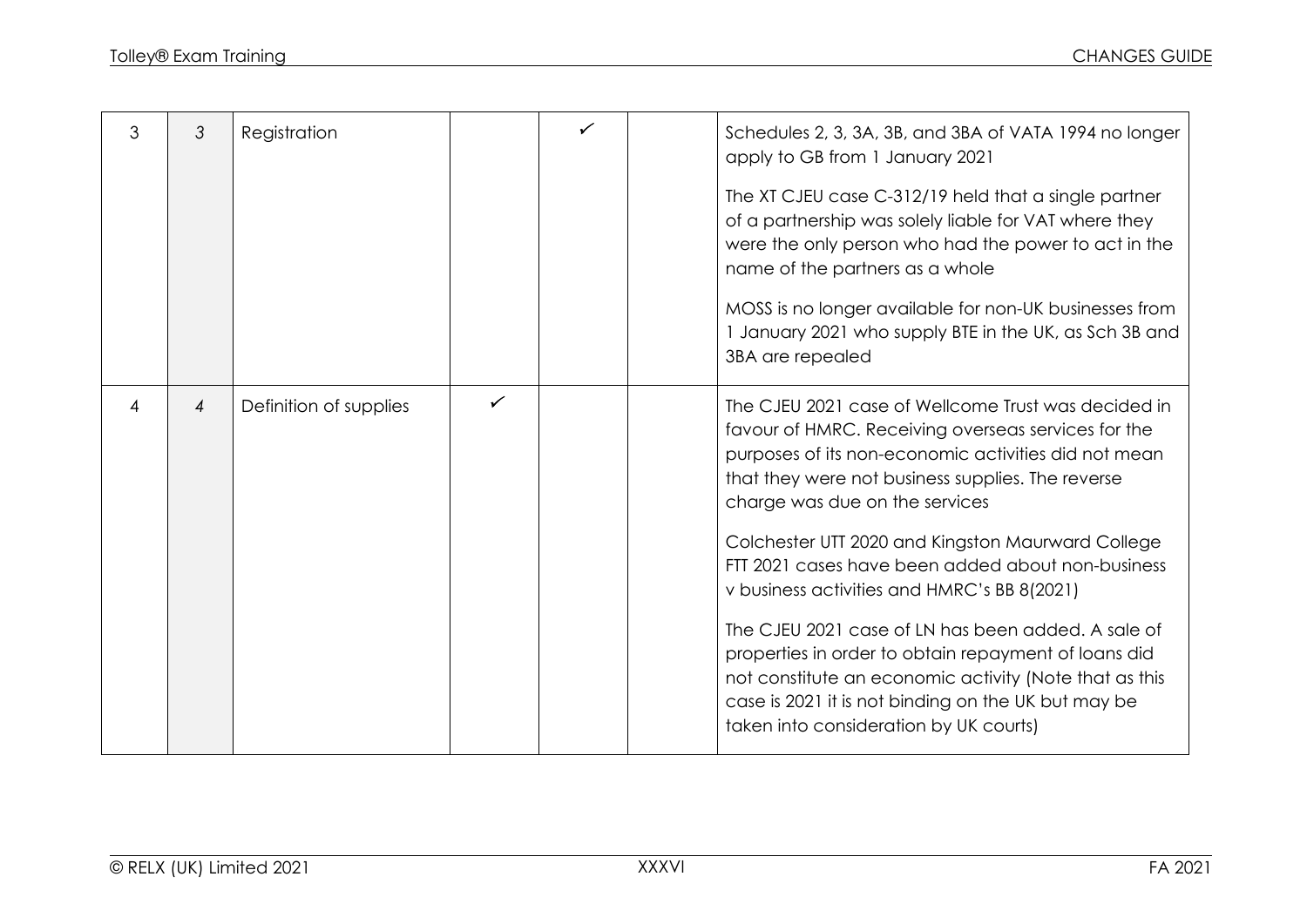| 4 | 4 | continued                     |  |   | More information has been added on salary sacrifice<br>schemes and The Northumbria Healthcare Court of<br>Appeal case in 2020. The case gives a curious result on<br>salary sacrifice schemes by allowing the recovery of<br>input tax in full on car leases but with no output tax<br>charge on the supply to the employees by virtue of SI<br>1992/630 |
|---|---|-------------------------------|--|---|----------------------------------------------------------------------------------------------------------------------------------------------------------------------------------------------------------------------------------------------------------------------------------------------------------------------------------------------------------|
| 5 | 5 | Liability of the supply       |  | ✓ |                                                                                                                                                                                                                                                                                                                                                          |
| 6 | 6 | Schedule 7A – reduced<br>rate |  |   | HMRC BB07/2021 says that electricity provided from<br>electric vehicle chargers in public places is taxed at<br>20% and not 5%<br>The 2020 FTT case of Greenspace (UK) Ltd held that<br>replacement roof panels which had insulating<br>properties were not reduced rated 'insulation for roofs'                                                         |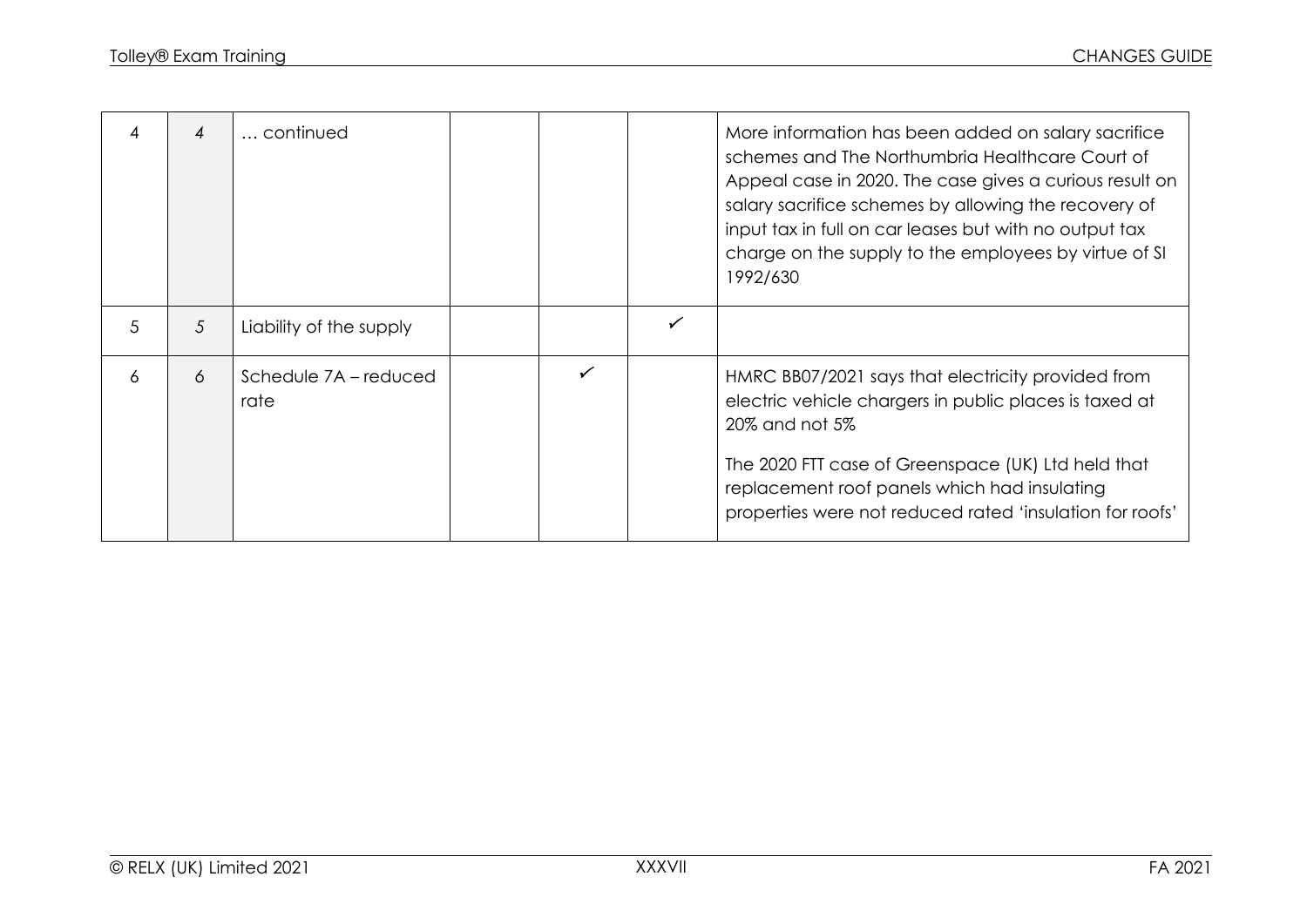| 7 | $\overline{7}$ | Schedule $8$ – zero-rating |              |  | The Morrison's FTT case in 2021 held that Nakd bars<br>were confectionery                                                                                                 |
|---|----------------|----------------------------|--------------|--|---------------------------------------------------------------------------------------------------------------------------------------------------------------------------|
|   |                |                            |              |  | Group 18 is removed from 1 January 2021                                                                                                                                   |
|   |                |                            |              |  | The Upper Tribunal in the Core Swindon held that fruit<br>and vegetable juices sold as a meal replacement<br>were food and not beverages and were therefore<br>zero rated |
|   |                |                            |              |  | HMRC won their appeal in the News Corp case in the<br>Court of Appeal. Electronic newspapers were<br>standard rated                                                       |
|   |                |                            |              |  | Revenue and Customs Brief 13(2020) has been<br>included which looks at advertising supplied to a<br>charity                                                               |
| 8 | 8              | Schedule 9 -<br>exemptions | $\checkmark$ |  | The Black Cabs Services Ltd case held that leasing a<br>taxi with insurance was the making of two separate<br>supplies.                                                   |
|   |                |                            |              |  | The Safestore case was heard in the Upper Tribunal,<br>which has upheld the FTT decision                                                                                  |
|   |                |                            |              |  | The Court of Appeal decision in Target Group in 2021<br>has been given. Loan administration services are not<br>exempt transactions in group 5                            |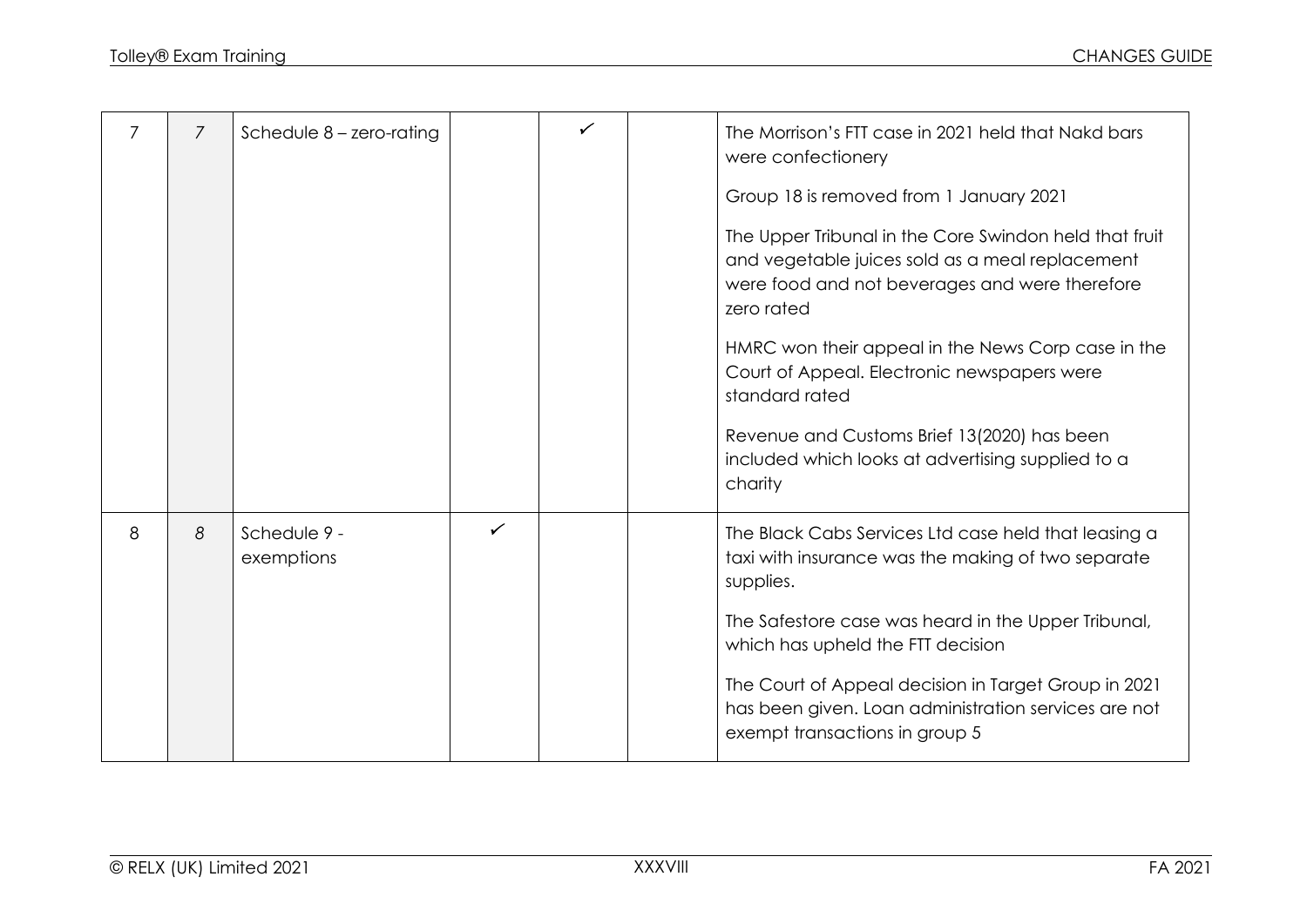| 8 | 8 | continued |  | The CJEU has given its ruling in the United Biscuits case<br>and has agreed with the Advocate General                                                                                                         |
|---|---|-----------|--|---------------------------------------------------------------------------------------------------------------------------------------------------------------------------------------------------------------|
|   |   |           |  | The Upper Tribunal in 2021 reversed the FTT decision in<br>the Anna Cook case - Ceroc dancing is standard<br>rated                                                                                            |
|   |   |           |  | The FTT case of the University of Southampton<br>Students' Union held that hot food and coffee did not<br>fall within item $4(a)$ of group 6 and note $1(e)$                                                  |
|   |   |           |  | Revenue and Customs Brief 14(2020) included about<br>how opticians/hearing aid sellers can apportion<br>consideration to account for VAT on the<br>glasses/hearing aids (dispensing service is exempt)        |
|   |   |           |  | The CJEU decision in the Frenetikexito case (C-581/19)<br>held that nutrition services could be an exempt supply<br>only if the national court decided that they pursued a<br>therapeutic aim                 |
|   |   |           |  | The Northumbria Healthcare NHS Trust FTT case in 2021<br>held that car parking was an economic activity and<br>standard rated. It was not closely related or essential<br>to hospital or medical care in item |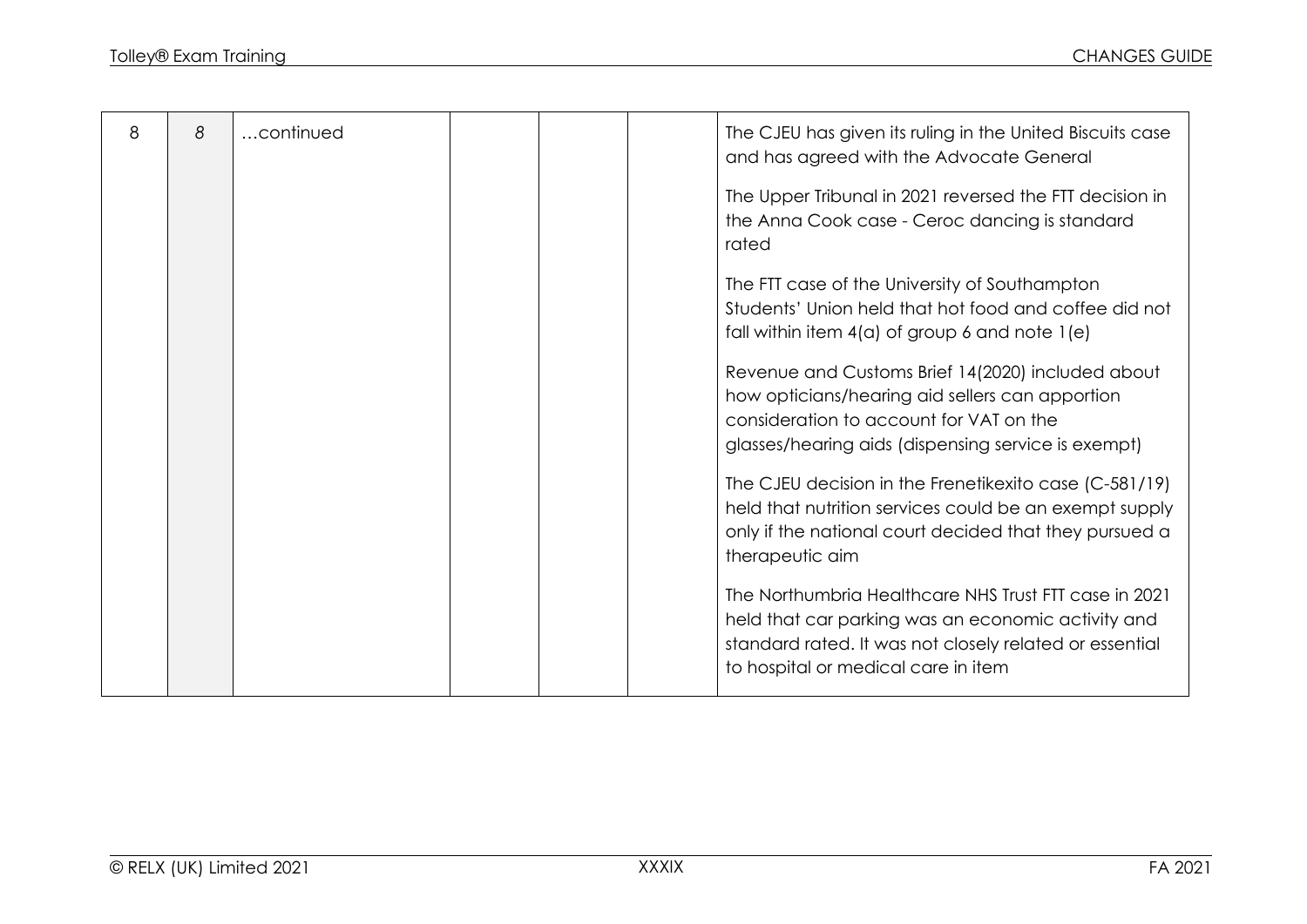| 8 | 8 | continued | The D v E CJEU case held that the preparation of an<br>expert report on care and support needs was services<br>'closely linked to welfare and social security work' but<br>the person was not a recognised body so could not<br>benefit from the exemption        |
|---|---|-----------|-------------------------------------------------------------------------------------------------------------------------------------------------------------------------------------------------------------------------------------------------------------------|
|   |   |           | Payroll services provided to disabled persons to help<br>them live in their own homes are standard rated and<br>not connected with the provision of care (Cheshire<br>Centre for Independent Living and Revenue and<br>Customs Brief 16 (2020)                    |
|   |   |           | HMRC has issued BB 18 (2020) following the RSR Sports<br>case                                                                                                                                                                                                     |
|   |   |           | Business Brief 9 (2021) has been issued by HMRC<br>following the Court of Appeal decision in the joined<br>cases concerning whether private companies can<br>benefit from the day care exemption if they are not<br>state regulated. They cannot                  |
|   |   |           | In Kaplan International Colleges C-77/10 the CJEU held<br>that the CSE was not available where supplies of<br>services were made by an independent group of<br>persons to a VAT group whose members were not also<br>members of that independent group of persons |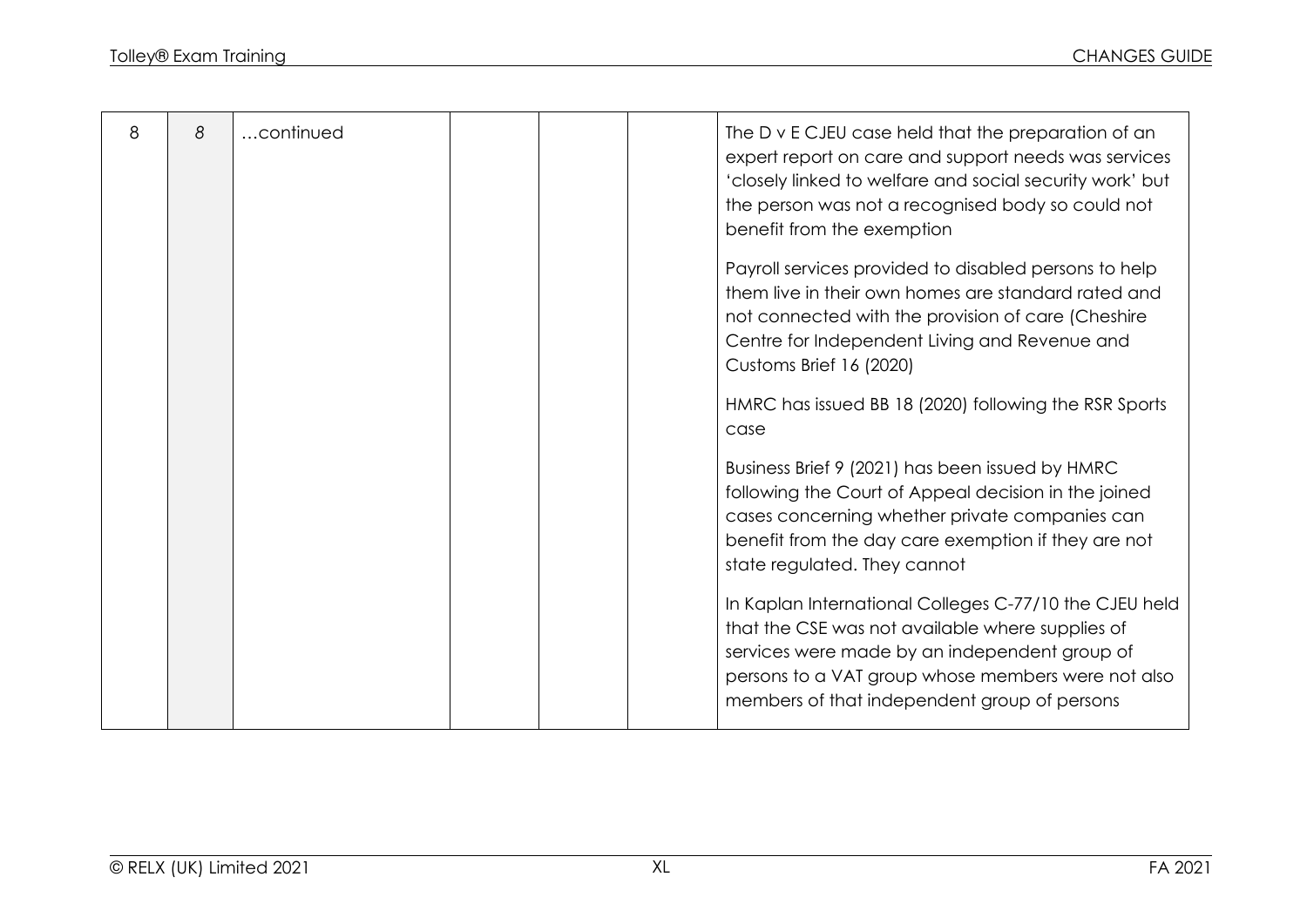| 9               | 9  | Deemed supplies & self-<br>supply |   | $\checkmark$ |                                                                                                                                                                                                                                                                                                                                                                                                                                                                               |
|-----------------|----|-----------------------------------|---|--------------|-------------------------------------------------------------------------------------------------------------------------------------------------------------------------------------------------------------------------------------------------------------------------------------------------------------------------------------------------------------------------------------------------------------------------------------------------------------------------------|
| 10 <sup>°</sup> | 10 | Value of the supply               | ✓ |              | As a result of the Vodafone CJEU case, HMRC has<br>updated its internal manuals to state that all payments<br>received for early termination of contracts are liable to<br>VAT and invites businesses to make error corrections for<br>past transactions<br>Ice Rink Co Ltd FTT case in 2020 held that a 'skate hire<br>and admission' package was two separate supplies<br>for VAT – zero rated children's skates and standard<br>rated admission                            |
| 11              | 11 | Time of supply                    |   | $\checkmark$ |                                                                                                                                                                                                                                                                                                                                                                                                                                                                               |
| 12              | 12 | Input tax: when to<br>recover     | ✓ |              | Advisory fuel rates have been updated<br>The AG in July 2021 gave their opinion in the Zipvit<br>case that input tax is not available where there is not a<br>VAT invoice showing VAT separately charged<br>The CJEU case of Vos Aannemingen (C-405/19) held<br>that an input tax deduction can be available in full<br>where there is an ancillary benefit to a third party,<br>provided there is a direct and immediate link with the<br>taxable person's economic activity |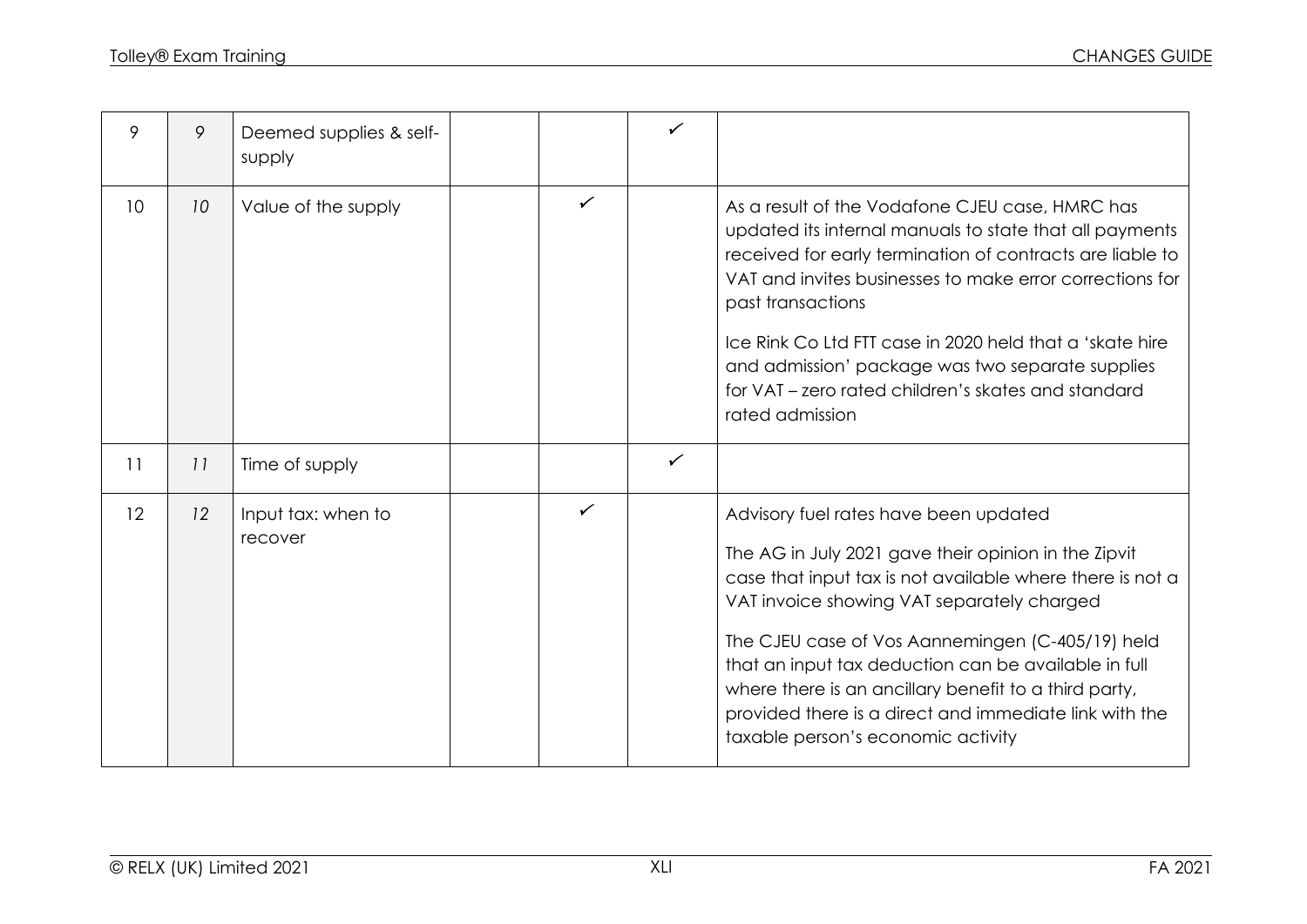| 13 | 13 | Partial exemption     |   |              | HMRC won their appeal to the UT in 2020 and then the<br>Court of Appeal agreed in 2021 in the Royal Opera<br>House Covent Garden case. There was not a direct<br>and immediate link between production costs and<br>supplies of catering, but two separate supplies and an<br>indirect link<br>HMRC added clarification to their calculation in<br>Business Brief 8(2020) that where the amount of credit<br>is less than the total value of the asset then both the<br>amount shown as 'value of asset' and 'value of credit'<br>would be reduced<br>The CJEU case of Radio Popular C-695/19 held that a<br>fee charged for an extended warranty was an exempt<br>insurance transaction and the amounts were not<br>excluded from the PE % calculation as they were not<br>'financial' transactions.<br>From 1 January 2021 certain foreign and specified<br>supplies also include those to EU Member States. Until<br>31 December 2020 the supplies had to be outside the<br>EU |
|----|----|-----------------------|---|--------------|-----------------------------------------------------------------------------------------------------------------------------------------------------------------------------------------------------------------------------------------------------------------------------------------------------------------------------------------------------------------------------------------------------------------------------------------------------------------------------------------------------------------------------------------------------------------------------------------------------------------------------------------------------------------------------------------------------------------------------------------------------------------------------------------------------------------------------------------------------------------------------------------------------------------------------------------------------------------------------------|
| 14 | 14 | VAT records & returns | ✓ |              | Businesses under the current VAT threshold will have to<br>use MTD from 1 April 2022                                                                                                                                                                                                                                                                                                                                                                                                                                                                                                                                                                                                                                                                                                                                                                                                                                                                                              |
| 15 | 15 | Accounting for VAT    |   | $\checkmark$ |                                                                                                                                                                                                                                                                                                                                                                                                                                                                                                                                                                                                                                                                                                                                                                                                                                                                                                                                                                                   |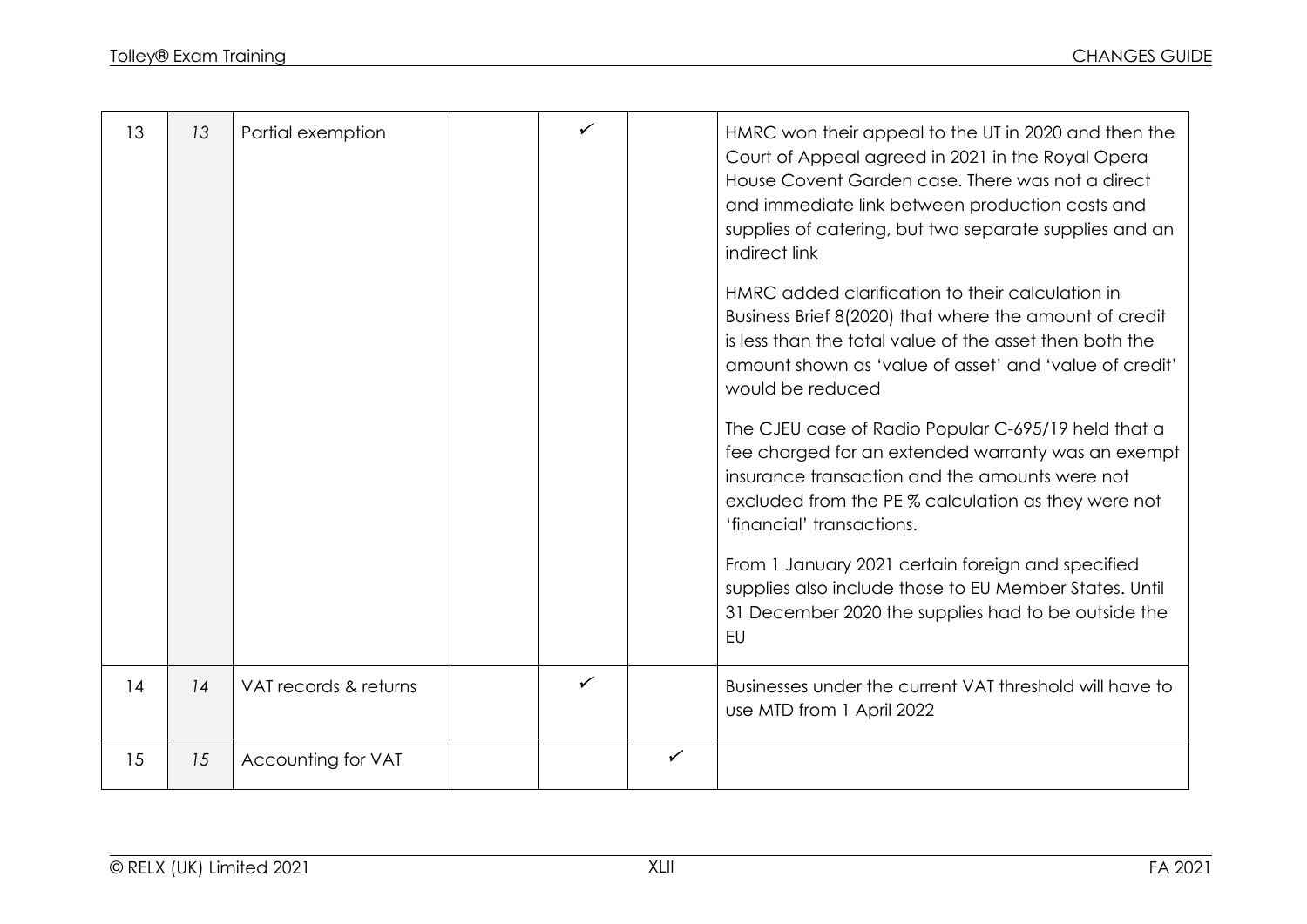| 16 | 16 | Bad debt relief                          |              | $\checkmark$ |              | Regency Factors UTT case 2020 shows the importance<br>of complying with the record keeping requirements in<br>order to claim BDR                                                                                  |
|----|----|------------------------------------------|--------------|--------------|--------------|-------------------------------------------------------------------------------------------------------------------------------------------------------------------------------------------------------------------|
| 17 | 17 | HMRC powers, appeals<br>& assessments    |              | $\checkmark$ |              | The FA 2021 has amended the rules on third party<br>notices and in certain circumstances the taxpayer<br>cannot be disclosed the notice by the third party.<br>Failure to comply can result in a $£1,000$ penalty |
| 18 | 18 | Penalties for<br>inaccuracies            |              |              | $\checkmark$ |                                                                                                                                                                                                                   |
| 19 | 19 | Penalties for failure to<br>notify       |              |              | $\checkmark$ |                                                                                                                                                                                                                   |
| 20 | 20 | Default surcharge                        | $\checkmark$ |              |              | New section on the penalties for late returns and late<br>payments replacing the default surcharge from 1 April<br>2022                                                                                           |
| 21 | 21 | Other penalties, interest<br>& migration |              | $\checkmark$ |              | New interest rules from 1 April 2022<br>The FA 2021 has extended HMRC's powers under<br>DASVOIT and can issue a notice to a person that has<br>failed to disclose arrangements and allocate a SRN                 |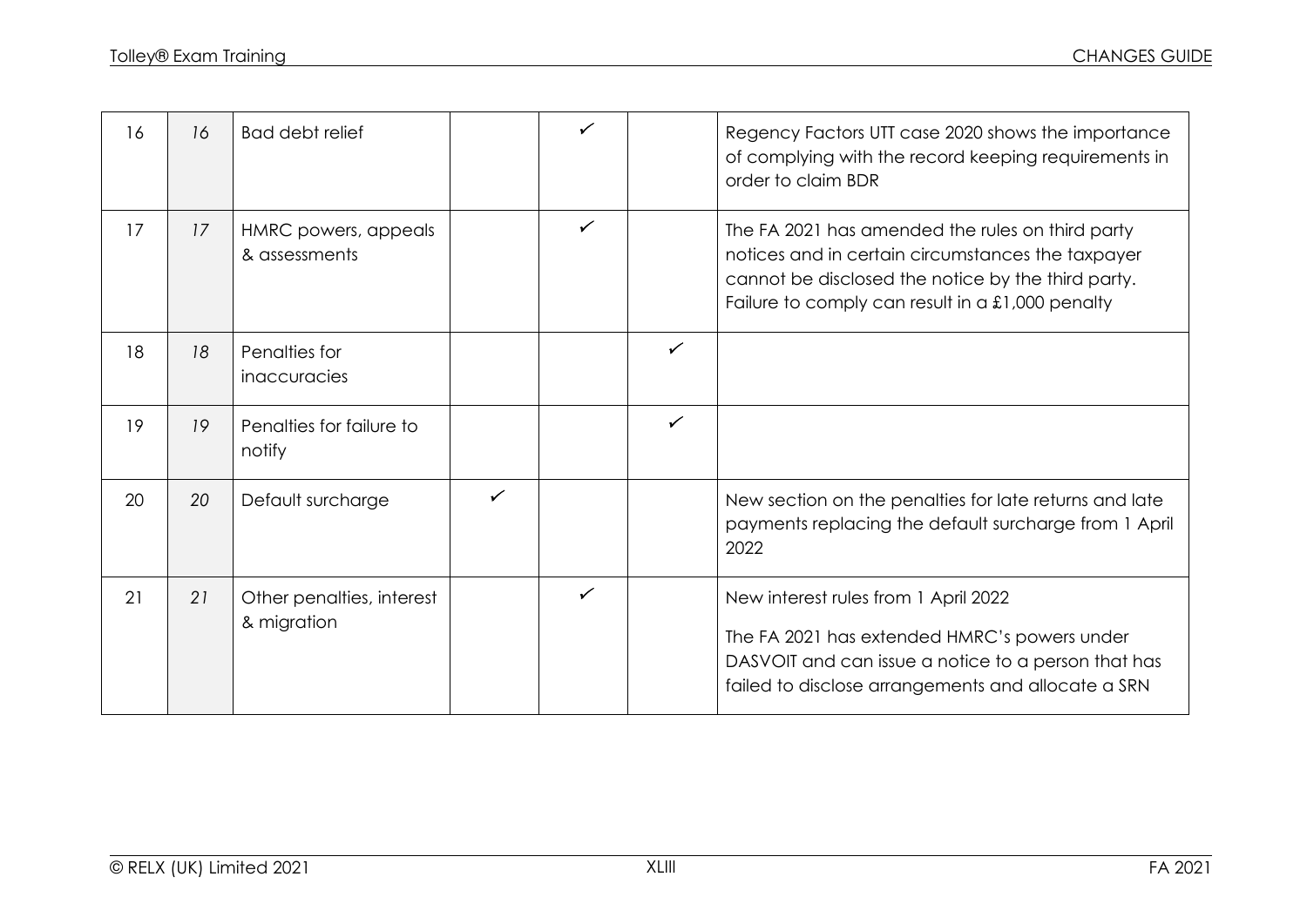| 22 | 22 | Refunds, repayment<br>supplement & interest | ✓ |                                                        | New interest rules from 1 April 2022                                                                                                                                                                                                                                                                                                                                                                                                                                                                                                                                                                                             |
|----|----|---------------------------------------------|---|--------------------------------------------------------|----------------------------------------------------------------------------------------------------------------------------------------------------------------------------------------------------------------------------------------------------------------------------------------------------------------------------------------------------------------------------------------------------------------------------------------------------------------------------------------------------------------------------------------------------------------------------------------------------------------------------------|
| 23 | 23 | Land & buildings: zero &<br>reduced-rating  | ✓ |                                                        | The FTT 2020 case of Wickford held that roller blinds<br>installed in new houses were building materials<br>Balhouise was appealed to the Supreme Court in 2021<br>who agreed with the taxpayer                                                                                                                                                                                                                                                                                                                                                                                                                                  |
| 24 | 24 | Land & buildings:<br>exemption & std-rating | ✓ | and standard rated<br>interest in land<br>minimis rule | Seasonal pitches for caravans do not include those for<br>all-year round residential use and connection and<br>disconnection fees are ancillary and follow the main<br>supply's VAT liability (Tallington Lakes case 2020)<br>The RK Fuels Ltd FTT case in 2021 held that a car wash<br>operating on leased land as a car park was a car park<br>The Netbusters FTT case in 2020 held that a supply of<br>football/netball pitches along with the organisation of<br>the clubs/leagues was a single exempt supply of an<br>Reference to HMRC's technical guide on the Domestic<br>Reverse Charge has been included and the 5% de |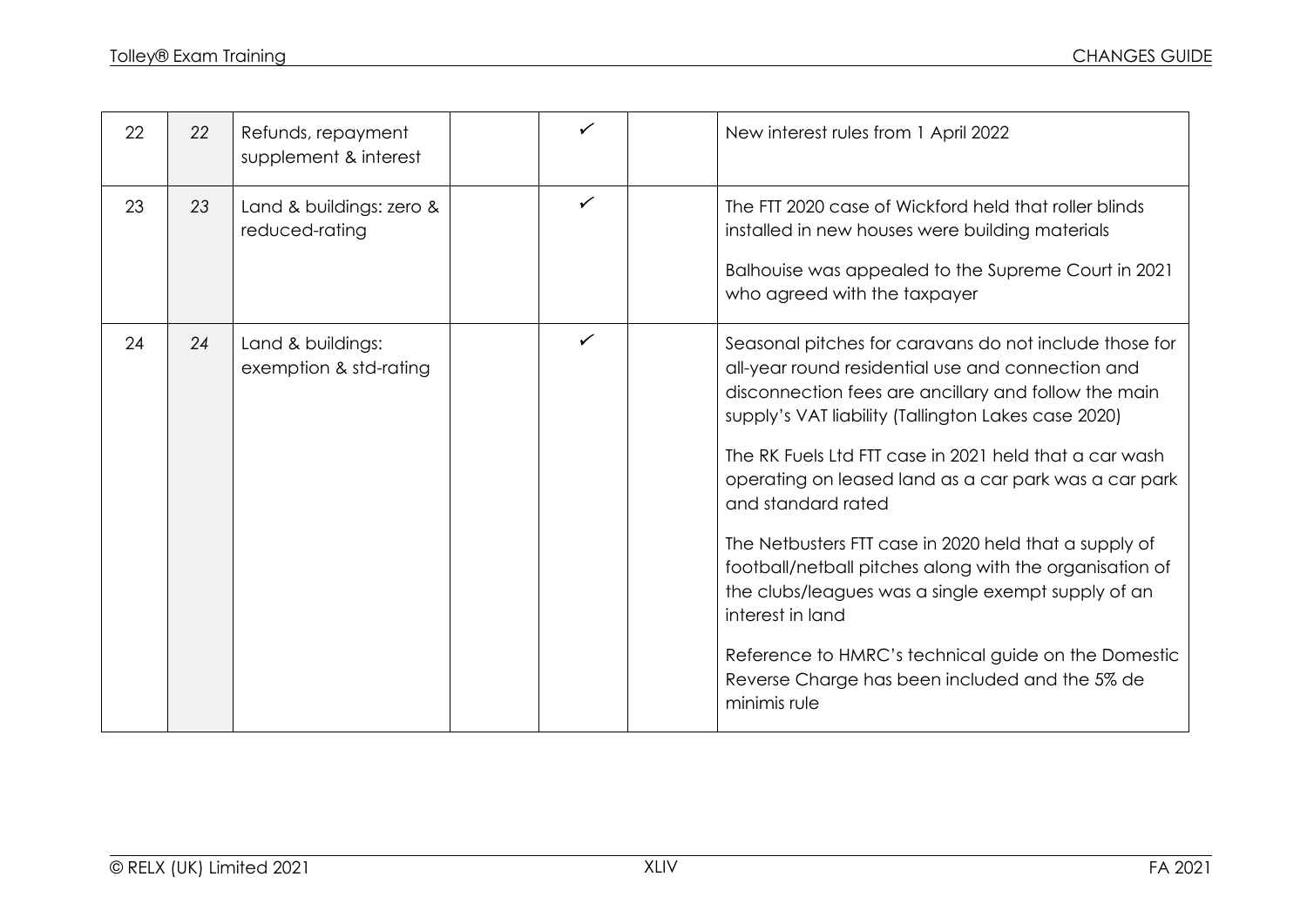| 25 | 25 | Land & buildings: option<br>to tax           |              |   | ✓ |                                                                                                                                                                                                                                                                                                                                                                                                                                                                                                                                                                                                                                                                                                |
|----|----|----------------------------------------------|--------------|---|---|------------------------------------------------------------------------------------------------------------------------------------------------------------------------------------------------------------------------------------------------------------------------------------------------------------------------------------------------------------------------------------------------------------------------------------------------------------------------------------------------------------------------------------------------------------------------------------------------------------------------------------------------------------------------------------------------|
| 26 | 26 | Capital goods scheme                         |              | ✓ |   | CJEU case of HF Case C-374/19 added where if the<br>intended taxable use ceases, then the actual exempt<br>use will result in a CGS adjustment. (Imofloresmira C-<br>672/19 distinguished)                                                                                                                                                                                                                                                                                                                                                                                                                                                                                                     |
| 27 | 27 | Transfer of a business as<br>a going concern |              |   | ✓ |                                                                                                                                                                                                                                                                                                                                                                                                                                                                                                                                                                                                                                                                                                |
| 28 | 28 | Groups                                       | $\checkmark$ |   |   | Special rules apply to VAT groups which include<br>Northern Irish entities from 1 January 2021<br>HMRC appealed the Tower Resources decision to the<br>Upper Tribunal and in 2021 it agreed with the FTT<br>The Prudential Assurance Company Ltd FTT case in<br>2021 held that services provided intra group but only<br>invoiced after leaving the group benefited from being<br>outside the scope<br>The CJEU issued its decision in Danske Bank in 2021. It<br>has held that 'Reverse Skandia' applies and the supply<br>of services is subject to the reverse charge<br>HM Treasury issued a call for evidence in 2020 to<br>gather views from businesses about current VAT group<br>rules |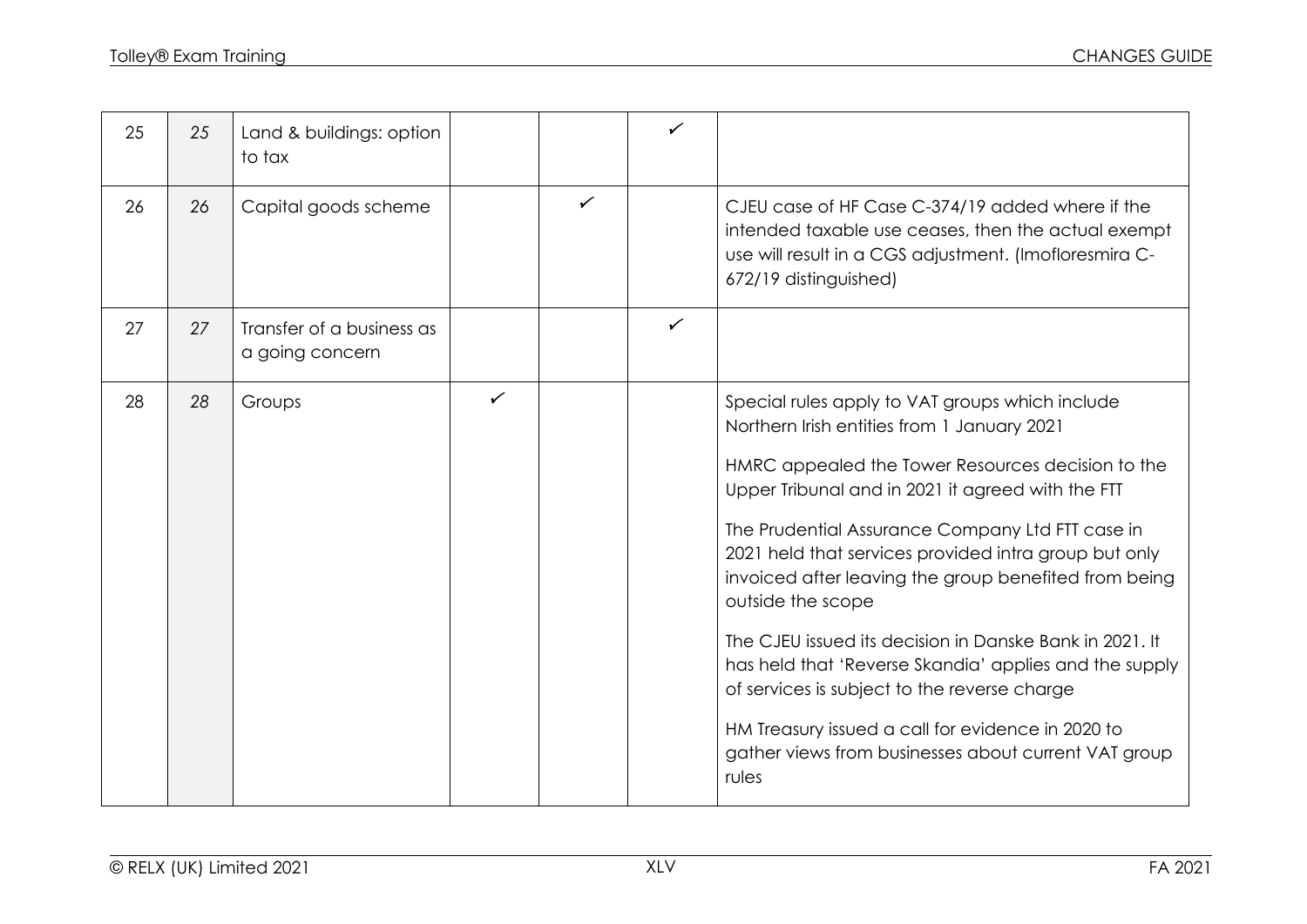| 29 | 29 | Second-hand goods<br>margin scheme | ✓            |              | A section has been inserted concerning the operation<br>of the second-hand goods scheme in Northern Ireland<br>following Brexit                                                                                                                                                                                                                                   |
|----|----|------------------------------------|--------------|--------------|-------------------------------------------------------------------------------------------------------------------------------------------------------------------------------------------------------------------------------------------------------------------------------------------------------------------------------------------------------------------|
| 30 | 30 | The flat-rate scheme               |              | $\checkmark$ |                                                                                                                                                                                                                                                                                                                                                                   |
| 31 | 31 | Agency                             |              | $\checkmark$ |                                                                                                                                                                                                                                                                                                                                                                   |
| 32 | 32 | Retail & promotion<br>schemes      | $\checkmark$ |              | Voucher rules prior to 1 January 2019 will not be<br>examined. These sections have, therefore, been<br>removed                                                                                                                                                                                                                                                    |
| 33 | 33 | Farmers' flat-rate<br>scheme       |              | $\checkmark$ |                                                                                                                                                                                                                                                                                                                                                                   |
| 34 | 34 | Miscellaneous                      | $\checkmark$ |              | FTT decision in joined cases of Chelmsford City Council,<br>Mid Ulster DC and Midlothian Council have been<br>added concerning fees charged for access to sport<br>and leisure facilities<br>HMRC are secondary preferential creditors for some<br>debts in an insolvency where the procedure is<br>commenced after 1 December 2020. VAT is one of<br>those debts |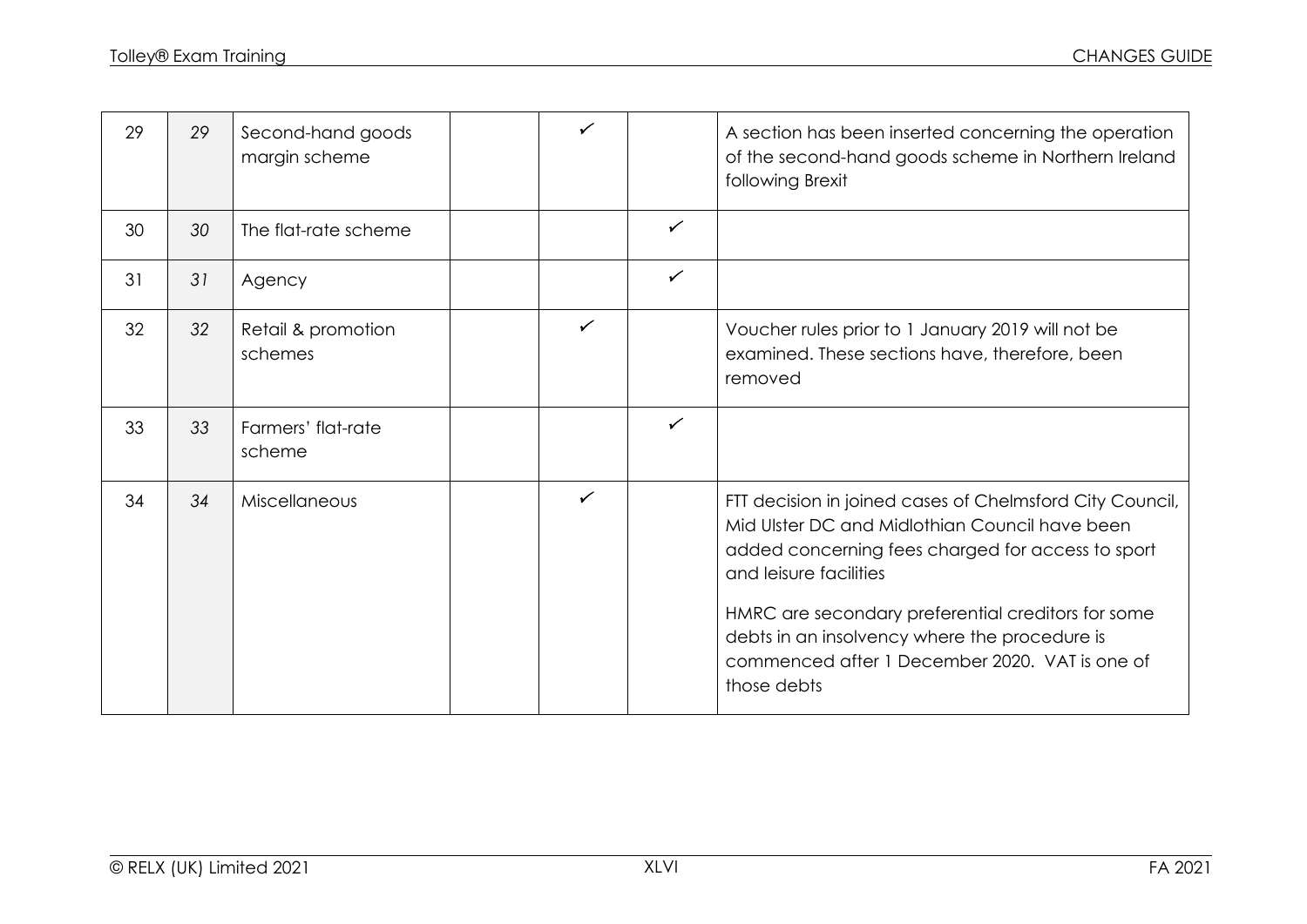| 35 | 35 | IPT <sub>1</sub>     | ✓            |              | Brexit has not had a large impact on IPT as it is<br>predominantly governed by UK legislation.<br>The GB Taxi Services Ltd tribunal case 2020 has been<br>added. Supplying a leased taxi to customers which<br>included insurance (the appellant took out insurance<br>with a third party) was a supply of insurance by the<br>appellant but not a contract of insurance. The amount<br>was not liable to IPT. |
|----|----|----------------------|--------------|--------------|----------------------------------------------------------------------------------------------------------------------------------------------------------------------------------------------------------------------------------------------------------------------------------------------------------------------------------------------------------------------------------------------------------------|
| 36 | 36 | IPT <sub>3</sub>     |              | $\checkmark$ |                                                                                                                                                                                                                                                                                                                                                                                                                |
| 37 | 37 | IPT <sub>3</sub>     | $\checkmark$ |              | HMRC will not accept an agent based outside the UK<br>to be a tax representative.<br>Wording changed on liability notices to reflect the UK<br>leaving the EU.<br>The FA 2009 Sch 55 and 56 penalties might not be<br>implemented for IPT.                                                                                                                                                                     |
| 38 | 38 | IPT <sub>4</sub>     |              | $\checkmark$ |                                                                                                                                                                                                                                                                                                                                                                                                                |
| 39 | 39 | Stamp duty on shares | $\checkmark$ |              | A 'block' transfer stock form can be sent for multiple<br>chargeable transfers (eg on a takeover), with a<br>schedule detailing the duty on each transfer. This aims<br>to ease the administrative burden on taxpayers.                                                                                                                                                                                        |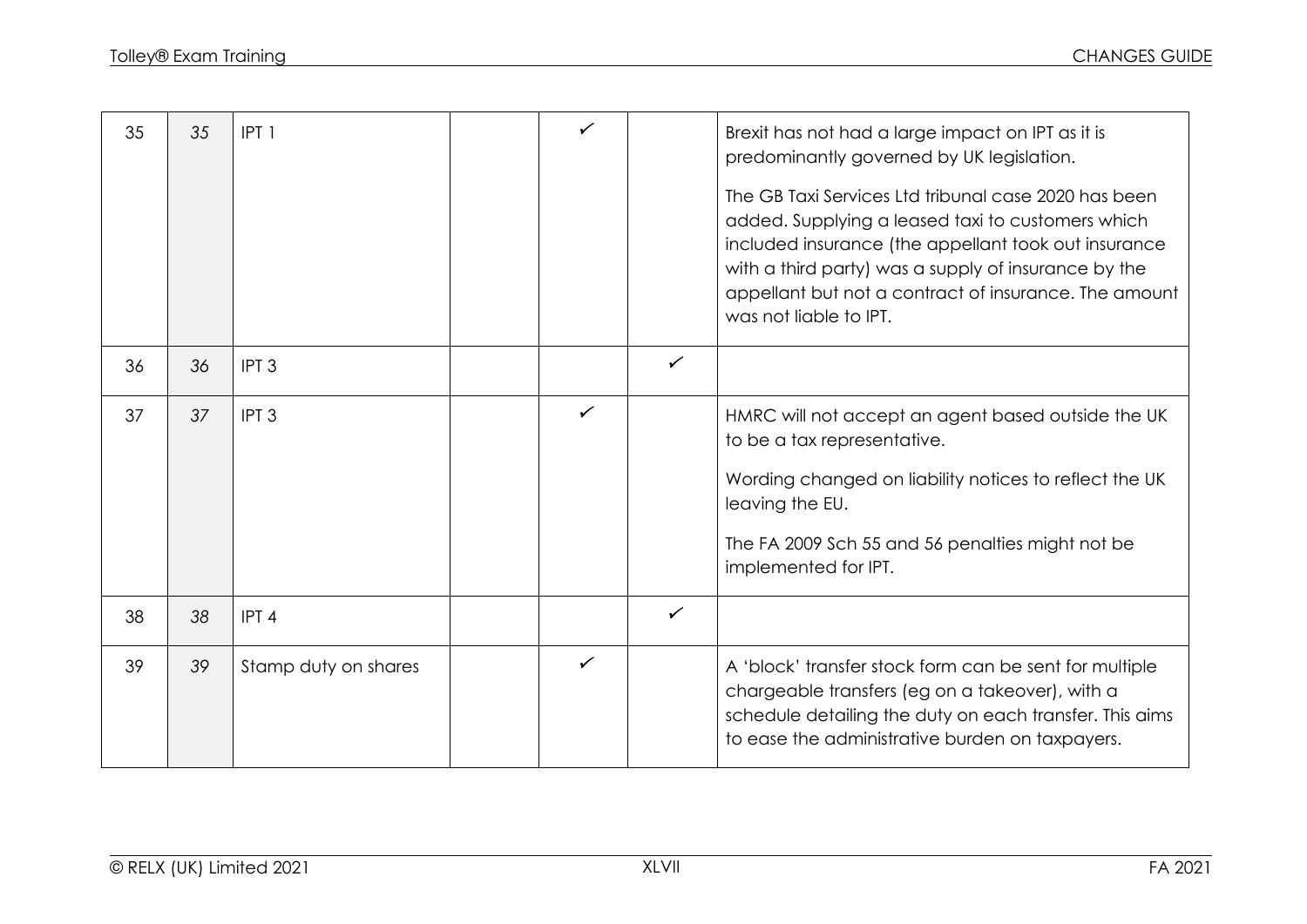| 40 | 40 | Stamp duty land tax |  | The 2% surcharge for purchases of residential property<br>by non-UK residents is imposed from 1.4.21. Details<br>have been included on what makes a person or<br>company non-UK resident and exceptions to the<br>surcharge.                                                                                                                                                                                                                                                                                                   |
|----|----|---------------------|--|--------------------------------------------------------------------------------------------------------------------------------------------------------------------------------------------------------------------------------------------------------------------------------------------------------------------------------------------------------------------------------------------------------------------------------------------------------------------------------------------------------------------------------|
|    |    |                     |  | The Fish Homes Ltd FTT case of 2020 held that a<br>property with flammable cladding was still habitable<br>as a dwelling and liable to the additional 3%<br>residential rates.                                                                                                                                                                                                                                                                                                                                                 |
|    |    |                     |  | In the 2020 case of Moaref, the 3% additional rate<br>applied to the purchase of two apartments which the<br>purchaser intended to combine into one property<br>after their purchase, to live in as their main residence.<br>Neither property was intended on its own to replace<br>their main residence, so no refund of the 3% rate was<br>due.                                                                                                                                                                              |
|    |    |                     |  | Three FTT cases were joined for an appeal to the<br>Upper Tribunal in 2021 as to what amounts to<br>residential property, when properties are surrounded<br>by land. (Hyman, Pensfold and Goodfellow). Appeals<br>by the taxpayers were dismissed and the residential<br>rates applied to the entire purchase as the land<br>formed part of the garden or grounds. It was not a<br>requirement of the legislation that it needed to be for<br>the reasonable enjoyment of the house having regard<br>to its size or character. |